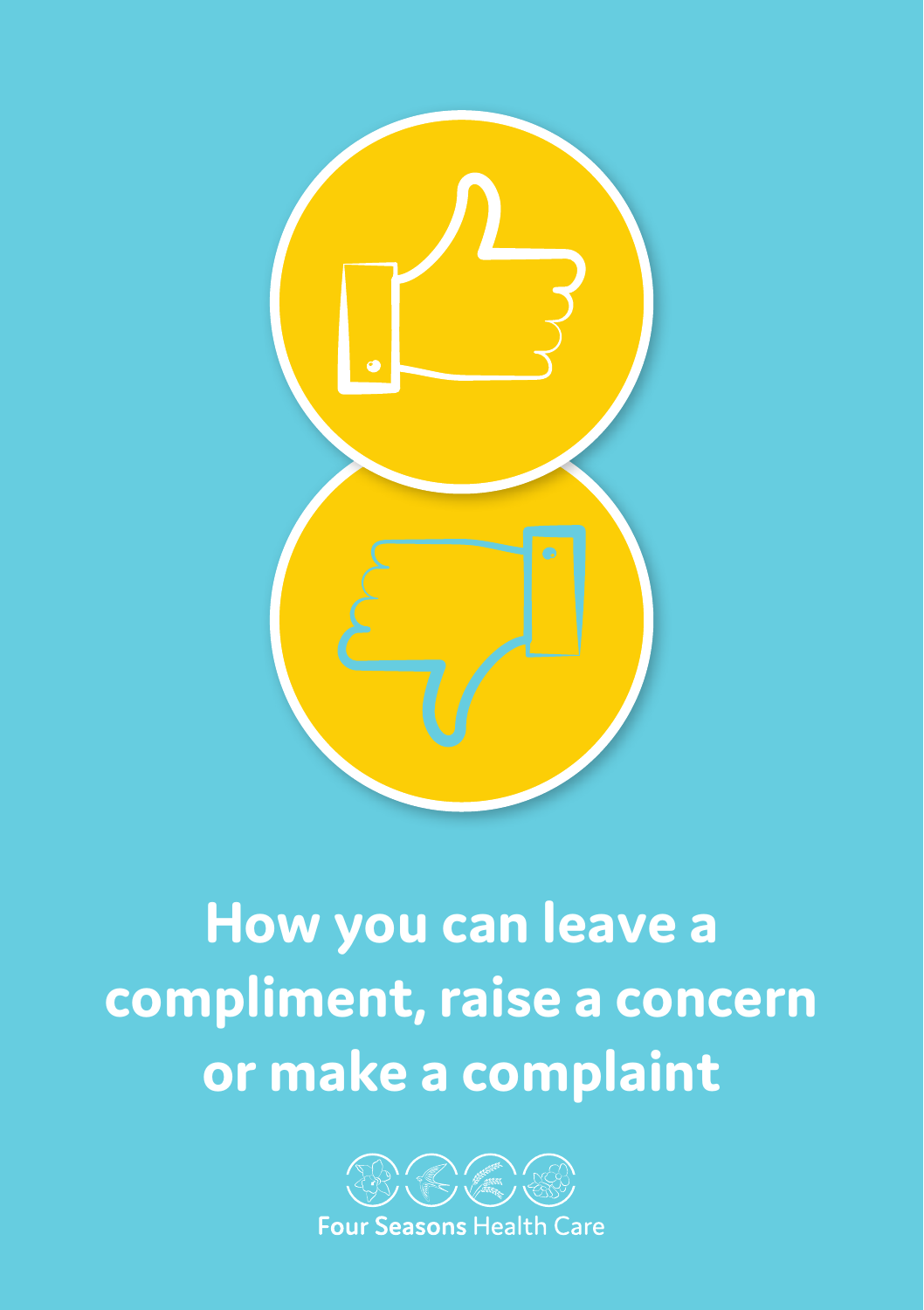**At Four Seasons Health Care homes the care and wellbeing of our residents is at the heart of everything we do. We welcome feedback and encourage you to provide us with your thoughts on what we are doing well and what we can do to improve and resolve any concerns you have.**

**If you would like to comment on our services, you can talk to the Home Manager or if you prefer, you can leave feedback via our website or or call our Customer Care team. Details are at the bottom of this leaflet.**

# **Leaving a compliment**

If you are happy with our service and would like to say thank you to a member of the team or share something positive please let the Home Manager know and they will share your compliment.

Our team will be delighted to hear that they are doing a great job.

We would also appreciate it if you could leave us a review on **carehome.co.uk** to help other people looking for care.

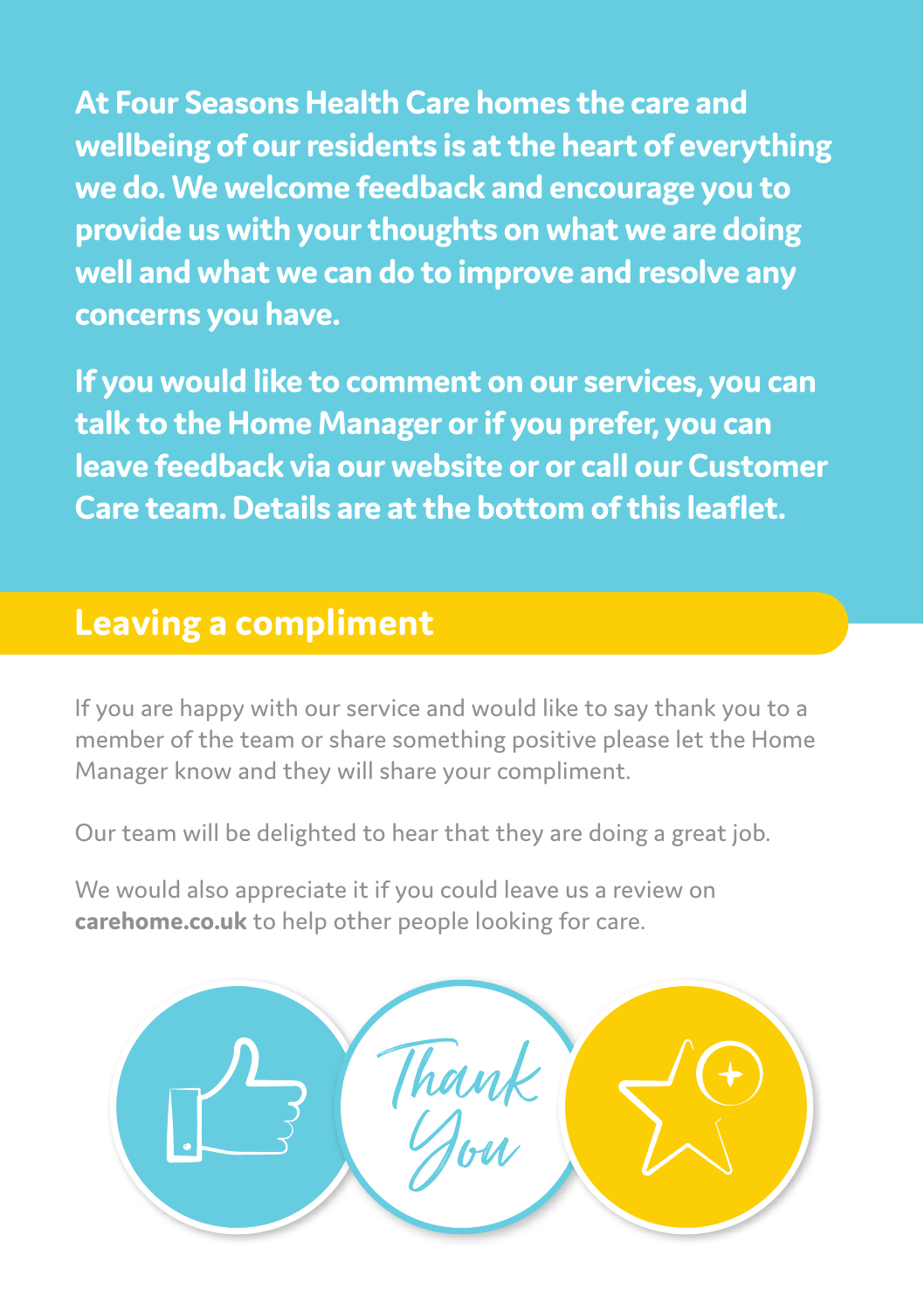

# **Raising a concern - It's good to talk**

**Four Seasons Health Care is committed to being an open and transparent organisation and we appreciate all feedback on our care homes. The teams in our homes make every effort to provide quality care but we appreciate that we don't always get it right.** 

If you have a concern about any aspect of our service or care, please speak to someone in charge such as a Nurse or Senior Care Assistant in the first instance. Most issues can be resolved immediately but if they are unable to resolve the problem, please then speak to the Home Manager.

On some occasions, we understand that people may find it difficult to raise a concern with the people involved in their care or the issue is not related to the care home. If this is the case, you can raise your concern with our Customer Care team – their contact details are on the back of this leaflet.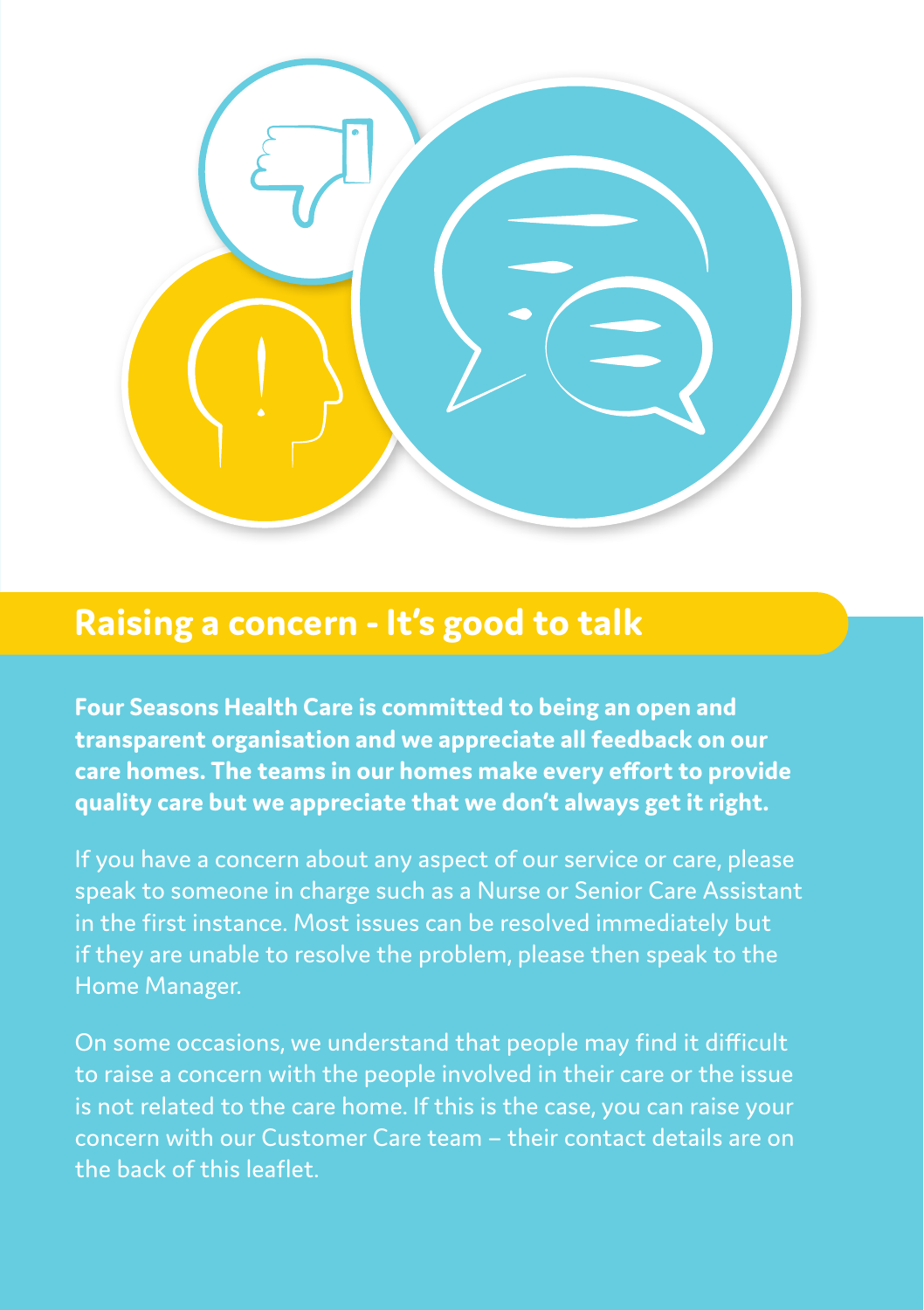# **Who can raise a concern/complaint?**

Everyone who is affected by the quality of care and service provided can raise a complaint.

If the person concerned is unable to act for themselves, the concern or complaint can be accepted from a close relative, friend or other body or individual suitable to act as a representative. Where a person is capable of managing their own affairs and someone else complains about their care, it must be established that the complaint is being made with the person's full knowledge and consent.

If possible, a complaint should be made as soon as possible but within twelve months of the incident which caused the problem, or of the complainant realising that there is cause for complaint. There is discretion to extend this time limit where it would be unreasonable in the circumstances for the complaint to have been made earlier, and where it is still possible to investigate the facts of the case.

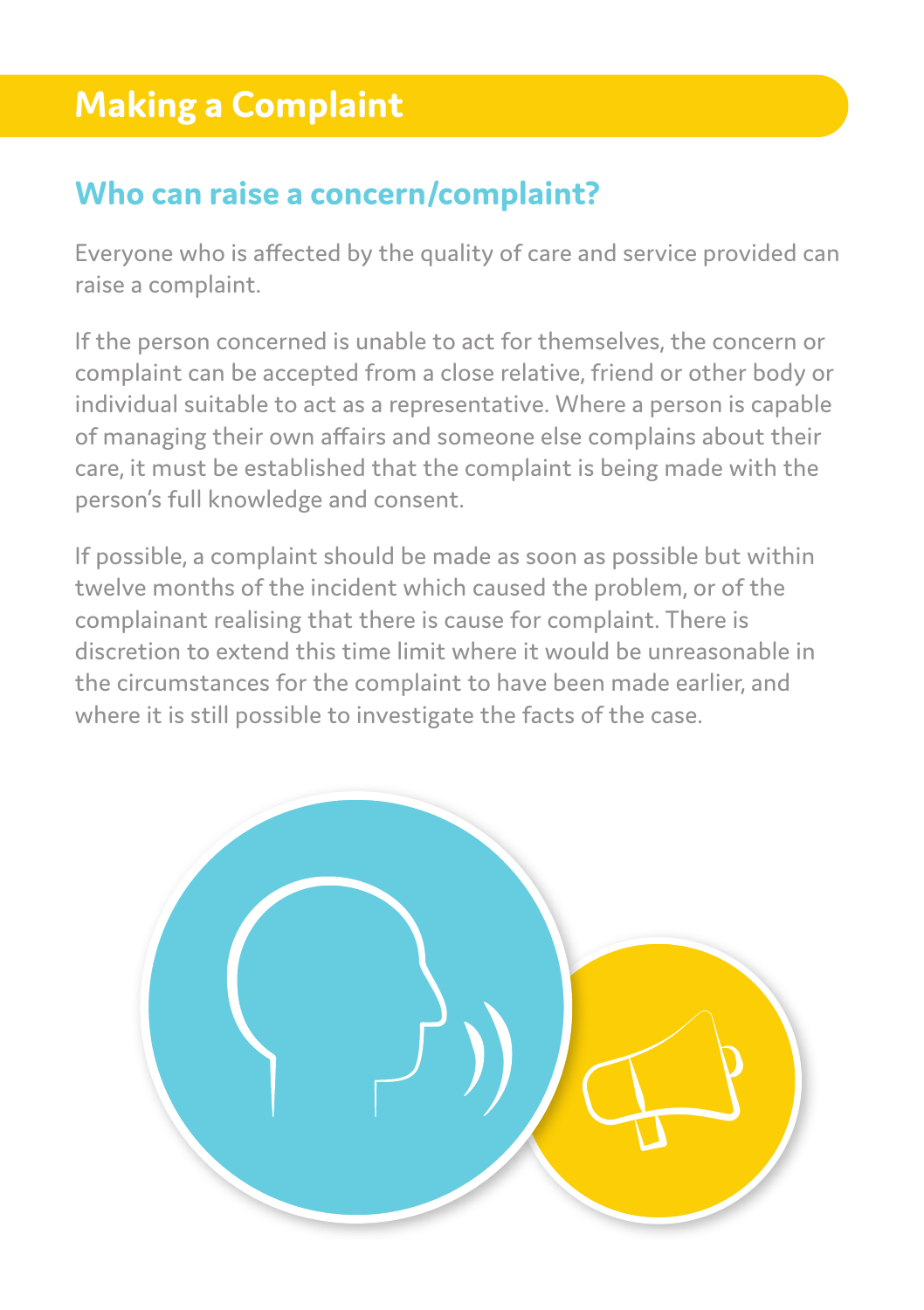## **There are two stages to our complaints procedure**

If your concern remains unresolved then you should submit your complaint in writing to the Home Manager with specific details, why you remain unhappy and what you would like to be done to put it right. Or alternatively you can email details to our Customer Care Team at **feedback@fshc.co.uk**

Your complaint will be acknowledged within three working days and we aim to complete any investigation and provide you with a response within 20 working days from the submission of your complaint. If for any reason we require more time, then we will inform you as soon as possible the reason for the delay and provide an indication of when the investigation will be completed.

We will always do our best to resolve a complaint as soon as possible and we will talk to you about any actions that should be taken to help solve the issue.

If you consider matters unresolved, you may escalate your complaint to the Regional Manager for the home at the address on the back of this leaflet.

If you subsequently remain unsatisfied you can request an independent review from the Ombudsman. Details will be provided with your complaint response and can also be found on the back page of this leaflet.